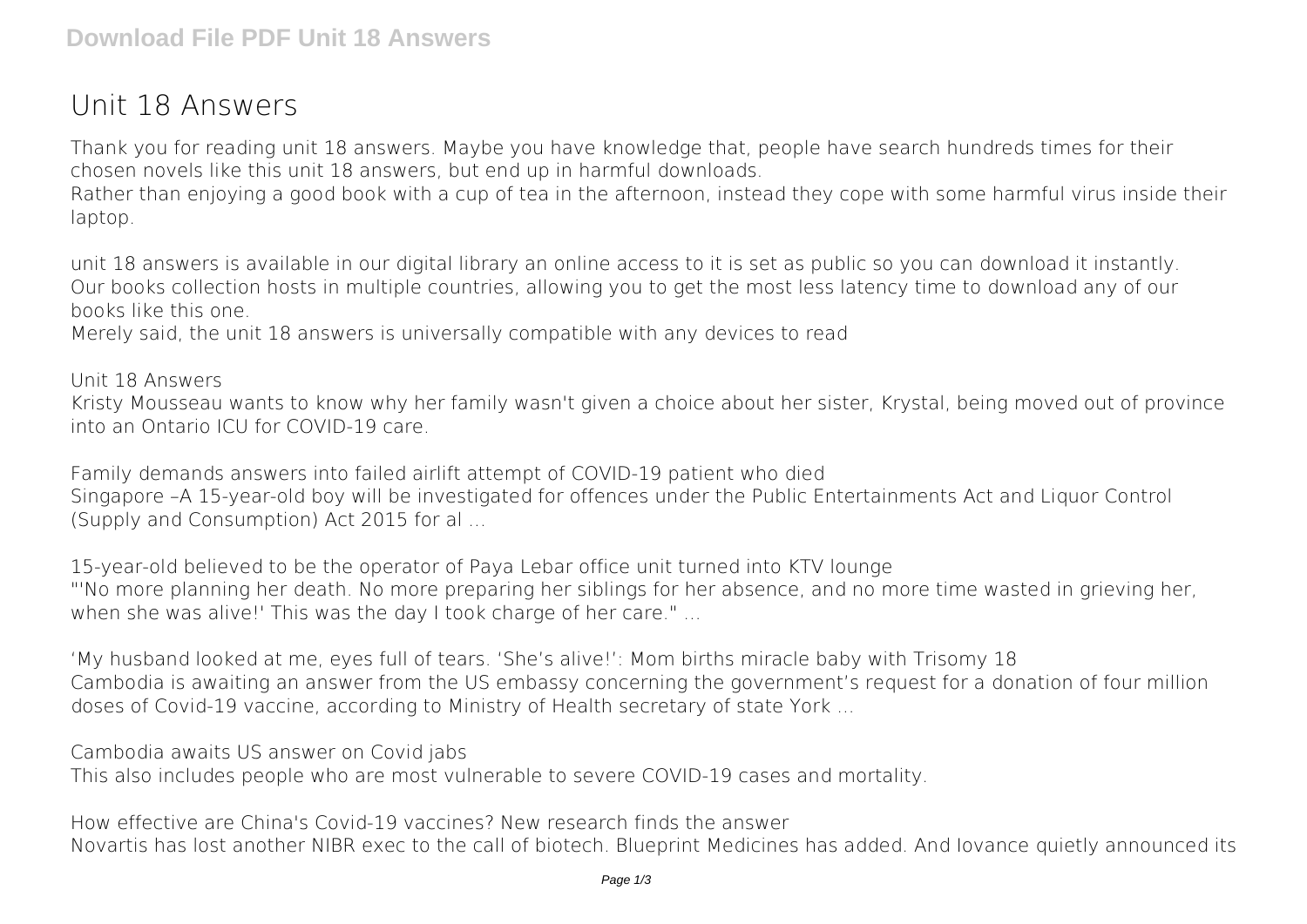CEO's departure Wednesday.

Chutes & Ladders—Another Novartis exec answers the biotech call, this time for gene therapy startup Tevard The Terry FCE Unit met May 20th at the Girls of Grace in Nortonville. Following a luncheon, President Carol Pennington called the meeting to order. Members voted in favor to sponsor the Boys and Girls ...

Terry Unit to sponsor Gingo at Boys and Girls Club

The Porcupine Health Unit area is the first in the northeast to offer COVID-19 vaccines for people aged 18 and older, around two weeks ahead of schedule compared to other health units in the region.

COVID crisis means people 18 and older now eligible for vaccines in Porcupine district Ontario is opening up eligibility for COVID-19 vaccines to everyone aged 18 and older a week ahead of schedule, the province said Monday, as public health units reported another 2,170 cases of the ...

Ontario opening COVID-19 vaccine appointments for those 18+ starting Tuesday MUSIC/DOGS/ETC 2105180001 Occurred on 3D St. SOMEONE WORKING WITH POWER TOOLS. Disposition: Log Note Only. 00:05 PROWLER 2105180002 Occurred on Manchester Ay, RP STATES THAT THERE WERE 2 MALES IN HER

Clearlake Police logs: Tuesday, May 18

Co. said Tuesday that delays in completing testing means the first new unit at its Vogtle plant is now unlikely to start generating electricity before January at the earliest. The unit of ...

AP: Georgia Power says Vogtle Unit 3 start likely delayed to 2022 Pursuant to sections 9.2 and 18.4(l) of the Condominium Act ... prospective purchasers of a condominium unit should request answers to the list of disclosures contained in Section 22.1 of the ...

Condo Adviser: Who is responsible for water damage caused by a leak in another unit? The Red Sox bullpen increasingly looks like a unit in need of repair ... with the fragility of his control (an 18.6 percent walk rate, third-highest in the American League) making it difficult ...

After a lights-out April, the Red Sox bullpen is stuck searching for answers STATE OF VERMONT SUPERIOR COURT CIVIL DIVISION WASHINGTON UNIT DOCKET NO: 300-9-20 Wncv HarborOne ... The first publication date is May 18, 2021. You must send a copy of your Answer to the Plaintiff's ...